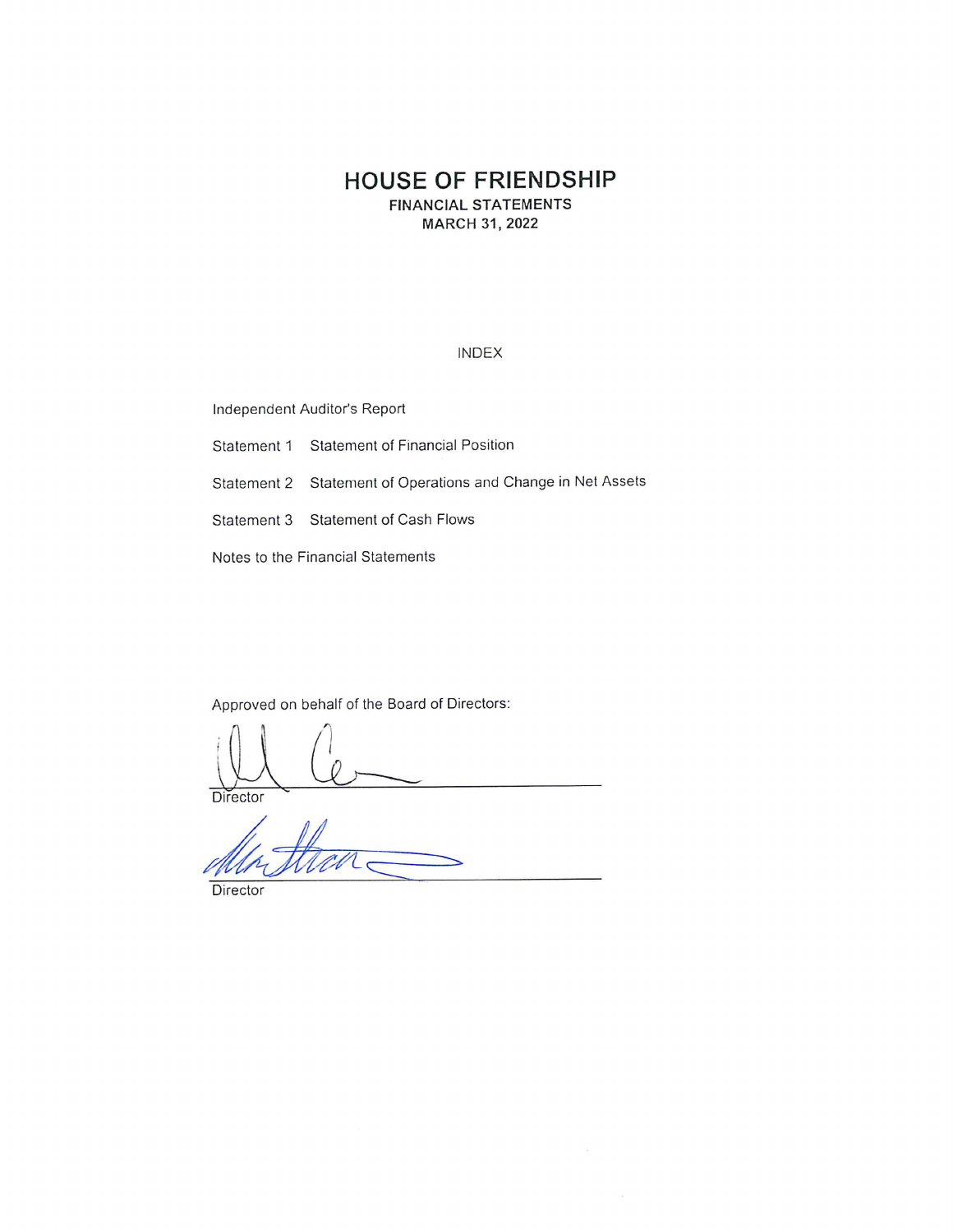

#### **INDEPENDENT AUDITOR'S REPORT**

# **To the Directors of House of Friendship**

#### **Opinion**

I have audited the financial statements of **House of Friendship**, which comprise the statement of financial position as at **March 31, 2022**, and the statement of operations and change in net assets, and the statement of cash flows, for the year then ended, and notes to the financial statements, including a summary of significant accounting policies.

In my opinion, the accompanying financial statements present fairly, in all material respects, the financial position of **House of Friendship** as at **March 31, 2022** and its results of operations, changes in net assets, and cash flows, for the year then ended, in accordance with Canadian Accounting Standards for Not-for-profit Organizations.

#### **Basis of Opinion**

I conducted my audit in accordance with Canadian generally accepted auditing standards. My responsibilities under those standards are further described in the Auditor's Responsibilities for the Audit of the Financial Statements section of my report. I am independent of the entity in accordance with the ethical requirements that are relevant to my audit of the financial statements in Canada, and I have fulfilled my other ethical responsibilities in accordance with these requirements. I believe that the audit evidence I have obtained is sufficient and appropriate to provide a basis for my qualified opinion.

## **Responsibilities of Management and Those Charged with Governance for the Financial Statements**

Management is responsible for the preparation and fair presentation of the consolidated financial statements in accordance with Canadian Accounting Standards for Not-for-profit Organizations, and for such internal control as management determines is necessary to enable the preparation of financial statements that are free from material misstatement, whether due to fraud or error.

In preparing the financial statements, management is responsible for assessing the organization's ability to continue as a going concern, disclosing, as applicable, matters related to going concern and using the going concern basis of accounting unless management either intends to liquidate the organization or to cease operations, or has no realistic alternative but to do so.

Those charged with governance are responsible for overseeing the organization's financial reporting process.

#### **Auditor's Responsibilities for the Audit of the Financial Statements**

My objectives are to obtain reasonable assurance about whether the financial statements as a whole are free from material misstatement, whether due to fraud or error, and to issue an auditors' report that includes my opinion. Reasonable assurance is a high level of assurance, but is not a guarantee that an audit conducted in accordance with Canadian generally accepted auditing standards will always detect a material misstatement when it exists. Misstatements can arise from fraud or error and are considered material if, individually or in the aggregate, they could reasonably be expected to influence the economic decisions of users taken on the basis of these financial statements.

As part of an audit in accordance with Canadian Auditing Standards, I exercise professional judgment and maintain professional skepticism throughout the audit. I also:

• Identify and assess the risks of material misstatement of the financial statements, whether due to fraud or error, design and perform audit procedures responsive to those risks, and obtain audit evidence that is sufficient and appropriate to provide a basis for my opinion. The risk of not detecting a material misstatement resulting from fraud is higher than for one resulting from error, as fraud may involve collusion, forgery, intentional omissions, misrepresentations, or the override of internal control.

• Obtain an understanding of internal control relevant to the audit in order to design audit procedures that are appropriate in the circumstances, but not for the purpose of expressing an opinion on the effectiveness of the organization's internal control.

• Evaluate the appropriateness of accounting policies used and the reasonableness of accounting estimates and related disclosures made by management.

• Conclude on the appropriateness of management's use of the going concern basis of accounting and, based on the audit evidence obtained, whether a material uncertainty exists related to events or conditions that may cast significant doubt on the organization's ability to continue as a going concern. If I conclude that a material uncertainty exists, I am required to draw attention in my auditor's report to the related disclosures in the financial statements or, if such disclosures are inadequate, to modify my opinion. My conclusions are based on the audit evidence obtained up to the date of my auditor's report. However, future events or conditions may cause the organization to cease to continue as a going concern.

• Evaluate the overall presentation, structure and content of the financial statements, including the disclosures and whether the financial statements represent the underlying transactions and events in a manner that achieves fair presentation.

I communicate with those charged with governance regarding, among other matters, the planned scope and timing of the audit and significant audit findings, including any significant deficiencies in internal control that I identify during my audit.

E.M.Simon CPA

May 30, 2022 Waterloo, ON

**E.M. Simon CPA Professional Corporation**

**Authorized to practise public accounting by the Chartered Professional Accountants of Ontario 22 King Street South, suite #300, Waterloo, ON N2J 1N8 simon@simoncorp.ca Ph. (519) 744-1650**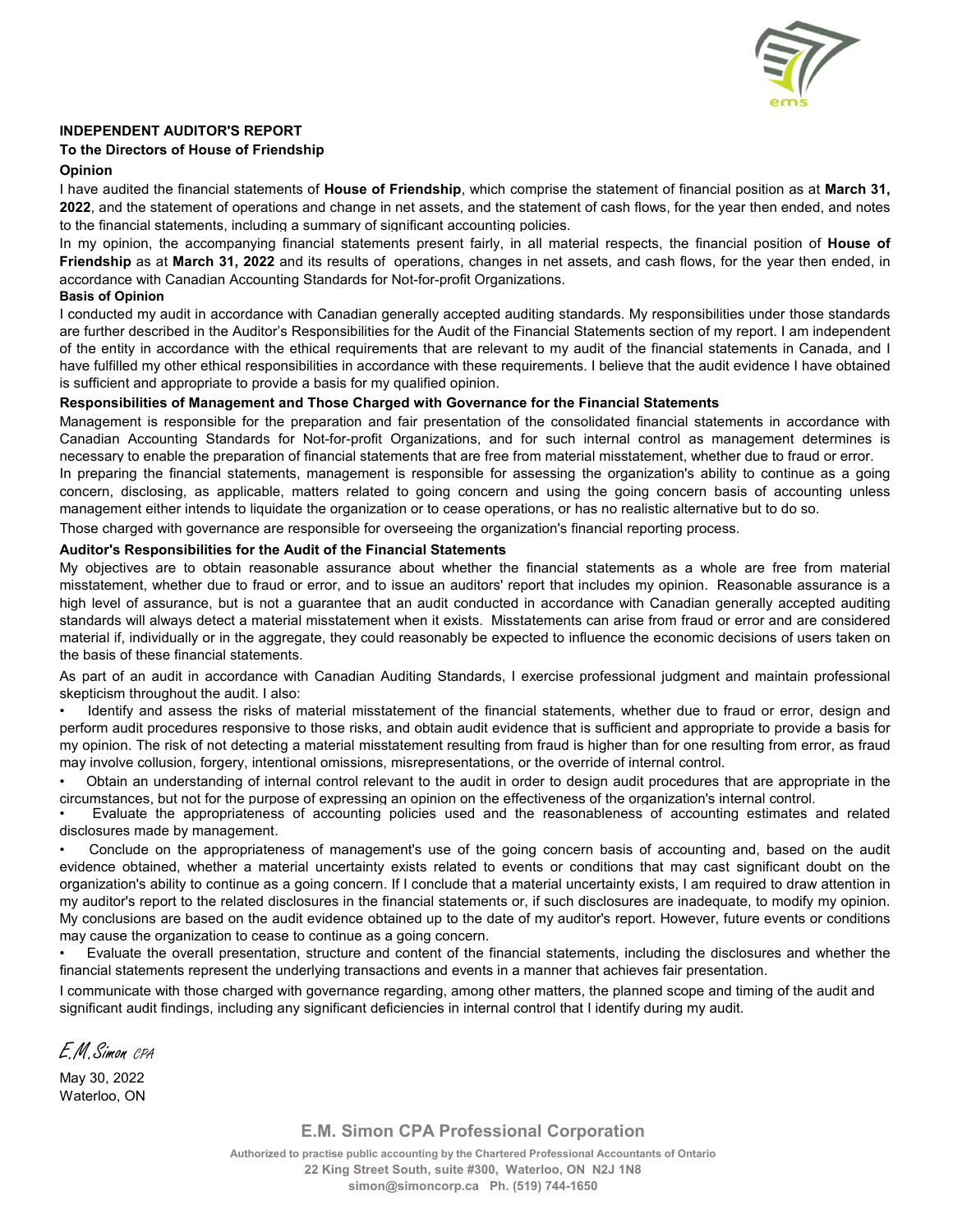## **HOUSE OF FRIENDSHIP STATEMENT OF FINANCIAL POSITION AS AT MARCH 31, 2022**

(with comparative figures as at March 31, 2021)

(the accompanying notes are an integral part of the financial statements)

|                                        |                                 |                               | 2022                                |                                              |              |                                 |                               | 2021                                       |                                              |              |
|----------------------------------------|---------------------------------|-------------------------------|-------------------------------------|----------------------------------------------|--------------|---------------------------------|-------------------------------|--------------------------------------------|----------------------------------------------|--------------|
|                                        | <b>Operating</b><br><b>Fund</b> | <b>Capital</b><br><b>Fund</b> | Reserve<br><b>Funds</b><br>(note 2) | <b>Friendship</b><br><b>Fund</b><br>(note 8) | <b>Total</b> | <b>Operating</b><br><b>Fund</b> | <b>Capital</b><br><b>Fund</b> | <b>Reserve</b><br><b>Funds</b><br>(note 2) | <b>Friendship</b><br><b>Fund</b><br>(note 8) | <b>Total</b> |
| <b>ASSETS</b>                          |                                 |                               |                                     |                                              |              |                                 |                               |                                            |                                              |              |
| <b>CURRENT</b>                         |                                 |                               |                                     |                                              |              |                                 |                               |                                            |                                              |              |
| Cash and cash equivalents              | 2,512,452                       | 4,709,527                     | 159,750                             | 0                                            | 7,381,729    | 2,650,297                       | 1,487,867                     | 133,009                                    | 0                                            | 4,271,173    |
| Accounts receivable                    | 292,584                         | 1,444,192                     | 3,037                               | $\mathbf 0$                                  | 1,739,813    | 732,008                         | 138,157                       | 3,655                                      | 0                                            | 873,820      |
| Prepaid expenses                       | 137,223                         | 0                             | 0                                   | 0                                            | 137,223      | 149,709                         | $\mathbf{0}$                  | $\Omega$                                   | $\Omega$                                     | 149,709      |
| Investments (note 2)                   | $\Omega$                        | 3,134,841                     | 431,320                             | 641,709                                      | 4,207,870    | $\Omega$                        | 3,626,683                     | 479,290                                    | 606,974                                      | 4,712,947    |
|                                        | 2,942,259                       | 9,288,560                     | 594,107                             | 641,709                                      | 13,466,635   | 3,532,014                       | 5,252,707                     | 615,954                                    | 606,974                                      | 10,007,649   |
| <b>INVESTMENTS</b> (note 2)            | 0                               | 2,200,151                     | 183,399                             | $\mathbf 0$                                  | 2,383,550    | 0                               | 600,000                       | 142,496                                    | 0                                            | 742,496      |
| <b>PROPERTY AND EQUIPMENT</b> (note 3) | 0                               | 29,049,825                    | 0                                   | 0                                            | 29,049,825   | 0                               | 11,937,568                    | $\mathbf 0$                                | 0                                            | 11,937,568   |
|                                        | \$2,942,259                     | \$40,538,536                  | \$777,506                           | \$641,709                                    | \$44,900,010 | \$3,532,014                     | \$17,790,275                  | \$758,450                                  | \$606,974                                    | \$22,687,713 |
| <b>LIABILITIES</b>                     |                                 |                               |                                     |                                              |              |                                 |                               |                                            |                                              |              |
| <b>CURRENT</b>                         |                                 |                               |                                     |                                              |              |                                 |                               |                                            |                                              |              |
| Accounts payable                       | 994,515                         | 334,733                       | 0                                   | $\mathbf 0$                                  | 1,329,248    | 1,333,567                       | 118,647                       | 0                                          | 0                                            | 1,452,214    |
| Government remittance payable          | 152,879                         | 0                             | 0                                   | 0                                            | 152,879      | 206,125                         | 0                             | 0                                          | 0                                            | 206,125      |
| Deferred income (note 4)               | 1,574,405                       | 0                             | 0                                   | $\pmb{0}$                                    | 1,574,405    | 1,793,388                       | $\Omega$                      | $\Omega$                                   | 0                                            | 1,793,388    |
| Current long-term debt (note 5)        | 0                               | 519,251                       | 0                                   | 0                                            | 519,251      | 0                               | 1,444,305                     | $\Omega$                                   | 0                                            | 1,444,305    |
|                                        | 2,721,799                       | 853,984                       | 0                                   | $\Omega$                                     | 3,575,783    | 3,333,080                       | 1,562,952                     | $\mathbf 0$                                | $\overline{0}$                               | 4,896,032    |
| LONG-TERM (note 5)                     | 0                               | 20,533,885                    | 0                                   | 0                                            | 20,533,885   | 0                               | 2,893,943                     | 0                                          | 0                                            | 2,893,943    |
| <b>TOTAL LIABILITIES</b>               | 2,721,799                       | 21,387,869                    | 0                                   | 0                                            | 24,109,668   | 3,333,080                       | 4,456,895                     | 0                                          | 0                                            | 7,789,975    |
| <b>NET ASSETS</b>                      |                                 |                               |                                     |                                              |              |                                 |                               |                                            |                                              |              |
| Unrestricted                           | 220,460                         | 0                             | 0                                   | 0                                            | 220,460      | 198,934                         | $\mathbf 0$                   | $\mathbf{0}$                               | 0                                            | 198,934      |
| Externally restricted (note 10)        | 0                               | 5,208,949                     | 378,258                             | $\mathbf 0$                                  | 5,587,207    | $\mathbf 0$                     | 1,100,000                     | 368,324                                    | $\mathbf 0$                                  | 1,468,324    |
| Internally restricted (note 10)        | 0                               | 5,945,029                     | 399,248                             | 641,709                                      | 6,985,986    | $\mathbf 0$                     | 4,634,060                     | 390,126                                    | 606,974                                      | 5,631,160    |
| Invested in property and equipment     | $\mathbf{0}$                    | 7,996,689                     | 0                                   | $\Omega$                                     | 7,996,689    | $\Omega$                        | 7,599,320                     | $\mathbf{0}$                               | 0                                            | 7,599,320    |
|                                        | 220,460                         | 19,150,667                    | 777,506                             | 641,709                                      | 20,790,342   | 198,934                         | 13,333,380                    | 758,450                                    | 606,974                                      | 14,897,738   |
|                                        | \$2,942,259                     | \$40,538,536                  | \$777,506                           | \$641,709                                    | \$44,900,010 | \$3,532,014                     | \$17,790,275                  | \$758,450                                  | \$606,974                                    | \$22,687,713 |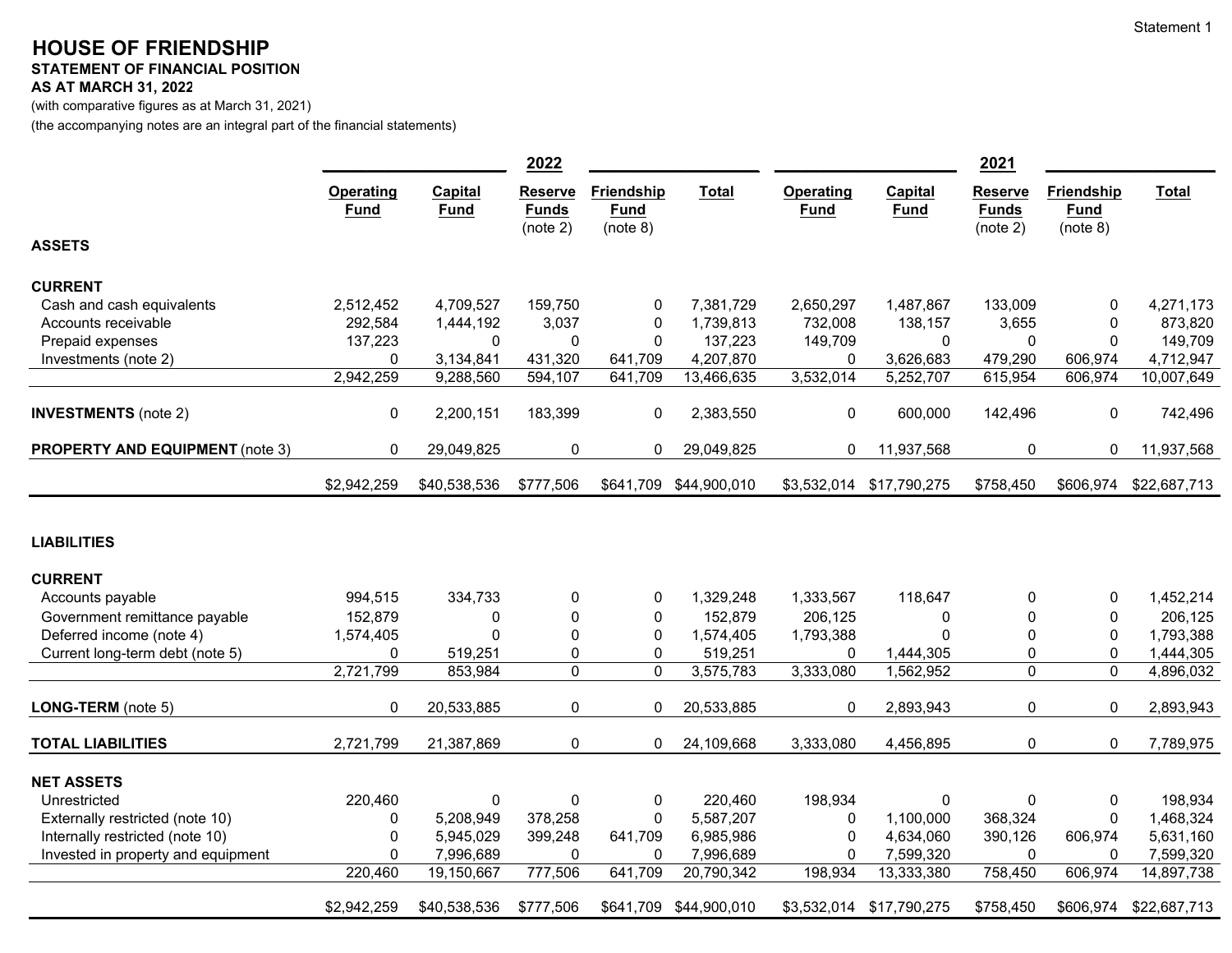# **HOUSE OF FRIENDSHIP**

#### **STATEMENT OF OPERATIONS AND CHANGE IN NET ASSETS FOR THE YEAR ENDED MARCH 31, 2022**

(with comparative figures for the year ended March 31, 2021)

(the accompanying notes are an integral part of the financial statements)

|                                           |                          |                        | 2022                           |                    |              |                   |                        | 2021                           |                    |                        |
|-------------------------------------------|--------------------------|------------------------|--------------------------------|--------------------|--------------|-------------------|------------------------|--------------------------------|--------------------|------------------------|
|                                           | <b>Operating</b><br>Fund | Capital<br><b>Fund</b> | <b>Reserve</b><br><b>Funds</b> | Friendship<br>Fund | <b>Total</b> | Operating<br>Fund | Capital<br><b>Fund</b> | <b>Reserve</b><br><b>Funds</b> | Friendship<br>Fund | <b>Total</b>           |
| <b>REVENUES</b>                           |                          |                        |                                |                    |              |                   |                        |                                |                    |                        |
| Donations -general, designated and events | 3,586,486                | 1,300,000              | $\mathbf{0}$                   | 0                  | 4,886,486    | 2,928,086         | 1,100,000              | $\mathbf{0}$                   | 0                  | 4,028,086              |
| Donations - project-specific              | 319,713                  | 4,337,046              | 0                              | $\mathbf{0}$       | 4,656,759    | 404,945           | 94,689                 | 0                              | 0                  | 499,634                |
| <b>United Way</b>                         | 0                        | 0                      | $\mathbf{0}$                   | 0                  | 0            | 63,125            | $\mathbf{0}$           | 0                              | 0                  | 63,125                 |
| Regional government                       | 6,354,635                | 240,737                | 45,225                         | 0                  | 6,640,597    | 5,197,394         | 185,406                | 45,420                         | 0                  | 5,428,220              |
| Municipal governments                     | 190,375                  | 0                      | 0                              | 0                  | 190,375      | 158,033           | $\mathbf{0}$           | 0                              | 0                  | 158,033                |
| Provincial government                     | 5,584,964                | 44,375                 | 0                              | 0                  | 5,629,339    | 6,398,523         | 18,112                 | 0                              | 0                  | 6,416,635              |
| Federal government                        | 50,864                   | 0                      | $\mathbf{0}$                   | 0                  | 50,864       | $\mathbf{0}$      | 0                      | 0                              | 0                  | $\mathbf{0}$           |
| Client income                             | 266,941                  | 0                      | $\mathbf{0}$                   | $\mathbf{0}$       | 266,941      | 267,706           | 0                      | $\Omega$                       | 0                  | 267,706                |
| Other grants and income                   | 781,220                  | 1,330                  | $\mathbf{0}$                   | $\mathbf{0}$       | 782,550      | 801,116           | 0                      | $\Omega$                       | 0                  | 801,116                |
| Investment income (loss)                  | 25,947                   | 156,099                | (3,959)                        | 64,735             | 242,822      | 15,801            | 245,421                | 13,646                         | 185,590            | 460,458                |
| <b>Bequests</b>                           | 610,037                  | 0                      | 0                              | $\mathbf{0}$       | 610,037      | 820,862           | 0                      | 0                              | 0                  | 820,862                |
|                                           | 17,771,182               | 6,079,587              | 41,266                         | 64,735             | 23,956,770   | 17,055,591        | 1,643,628              | 59,066                         | 185,590            | 18,943,875             |
| <b>EXPENSES</b>                           |                          |                        |                                |                    |              |                   |                        |                                |                    |                        |
| Salaries, benefits, contract labour       | 11,932,022               | 0                      | 0                              | 0                  | 11,932,022   | 11,474,236        | 0                      | 0                              | 0                  | 11,474,236             |
| <b>Client services</b>                    | 2,367,651                | 0                      | $\mathbf{0}$                   | 0                  | 2,367,651    | 1,580,162         | $\mathbf{0}$           | 0                              | 0                  | 1,580,162              |
| Vehicle                                   | 241,492                  | 0                      | $\Omega$                       | $\mathbf{0}$       | 241,492      | 123,884           | 0                      | $\Omega$                       | 0                  | 123,884                |
| <b>Facilities</b>                         | 1,919,992                | 98,061                 | 0                              | $\mathbf{0}$       | 2,018,053    | 1,467,940         | 302,102                | $\Omega$                       | 0                  | 1,770,042              |
| Office, administration, special projects  | 372,683                  | 72,174                 | 0                              | $\mathbf{0}$       | 444.857      | 358,682           | 52,286                 | ∩                              | 0                  | 410,968                |
| Professional fees                         | 383,208                  | 291,381                | 0                              | $\mathbf{0}$       | 674,589      | 286,382           | 14,053                 | $\Omega$                       | 0                  | 300,435                |
| Amortization                              | $\Omega$                 | 385,502                | 0                              | 0                  | 385,502      | 0                 | 320,877                | $\Omega$                       | 0                  | 320,877                |
|                                           | 17,217,048               | 847,118                | $\overline{0}$                 | $\mathbf{0}$       | 18,064,166   | 15,291,286        | 689,318                | $\mathbf{0}$                   | $\Omega$           | 15,980,604             |
| <b>EXCESS FROM OPERATIONS</b>             | 554,134                  | 5,232,469              | 41,266                         | 64,735             | 5,892,604    | 1,764,305         | 954,310                | 59,066                         | 185,590            | 2,963,271              |
| <b>INTERFUND TRANSFERS (note 9)</b>       |                          |                        |                                |                    |              |                   |                        |                                |                    |                        |
| Programs and projects - budgeted          | 79,829                   | (25, 219)              | (24, 610)                      | (30,000)           | 0            | 97,864            | (42, 811)              | (25,053)                       | (30,000)           | 0                      |
| Reserve funding and transfers             | (2,400)                  | $\Omega$               | 2,400                          | 0                  | 0            | (7,800)           | $\Omega$               | 7,800                          | 0                  | 0                      |
| <b>Bequests</b>                           | (610, 037)               | 610,037                | 0                              | 0                  | 0            | (820, 862)        | 820,862                | $\Omega$                       | 0                  | $\Omega$               |
| Future capital projects                   | 0                        | 0                      | $\mathbf{0}$                   | 0                  | $\mathbf{0}$ | (1,000,000)       | 1,000,000              | 0                              | 0                  | 0                      |
| <b>CHANGE IN NET ASSETS</b>               | 21,526                   | 5,817,287              | 19,056                         | 34,735             | 5,892,604    | 33,507            | 2,732,361              | 41,813                         | 155,590            | 2,963,271              |
| <b>NET ASSETS - opening</b>               | 198,934                  | 13,333,380             | 758,450                        | 606,974            | 14,897,738   | 165,427           | 10,601,019             | 716,637                        | 451,384            | 11,934,467             |
| <b>NET ASSETS - closing</b>               | \$220,460                | \$19,150,667           | \$777,506                      | \$641,709          | \$20,790,342 | \$198.934         | \$13,333,380           | \$758,450                      |                    | \$606,974 \$14,897,738 |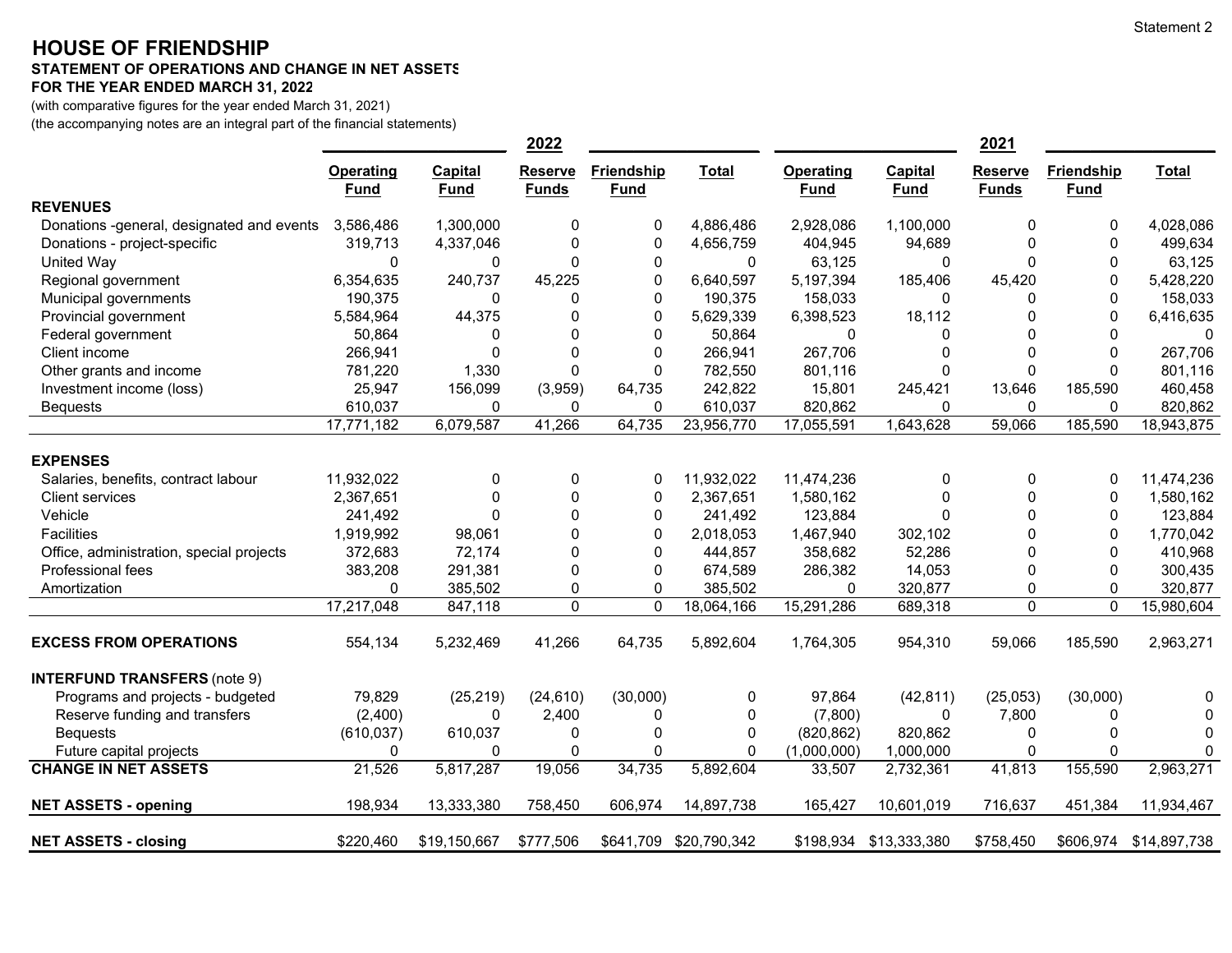## **HOUSE OF FRIENDSHIP STATEMENT OF CASH FLOWS FOR THE YEAR ENDED MARCH 31, 2022**

(with comparative figures for the year ended March 31, 2021) (the accompanying notes are an integral part of the financial statements)

|                                                            |                                 |                               | <u> 2022 </u>                  |                           |                |                          |                               | <u> 2021 </u>                  |                                  |               |
|------------------------------------------------------------|---------------------------------|-------------------------------|--------------------------------|---------------------------|----------------|--------------------------|-------------------------------|--------------------------------|----------------------------------|---------------|
| <b>SOURCES (USES) OF CASH:</b>                             | <b>Operating</b><br><b>Fund</b> | <b>Capital</b><br><b>Fund</b> | <b>Reserve</b><br><b>Funds</b> | Friendship<br><b>Fund</b> | <b>Total</b>   | Operating<br><b>Fund</b> | <b>Capital</b><br><b>Fund</b> | <b>Reserve</b><br><b>Funds</b> | <b>Friendship</b><br><b>Fund</b> | <b>Total</b>  |
| <b>OPERATING ACTIVITIES</b>                                |                                 |                               |                                |                           |                |                          |                               |                                |                                  |               |
| Excess (deficit) for the year<br>Items not affecting cash: | 554,134                         | 5,232,469                     | 41,266                         | 64,735                    | 5,892,604      | 1,764,305                | 954,310                       | 59,066                         | 185,590                          | 2,963,271     |
| Amortization                                               | 0                               | 385,502                       | 0                              | 0                         | 385,502        | 0                        | 320,877                       | $\mathbf{0}$                   | 0                                | 320,877       |
| Change in accounts receivable                              | 439,424                         | (1,306,035)                   | 618                            | 0                         | (865, 993)     | (492, 622)               | (49, 510)                     | 420                            | 0                                | (541, 712)    |
| Change in prepaid expenses                                 | 12,486                          |                               | <sup>0</sup>                   | 0                         | 12,486         | (79, 910)                | <sup>0</sup>                  | 0                              | 0                                | (79, 910)     |
| Change in accounts payable                                 | (392, 298)                      | 216,086                       | 0                              | $\Omega$                  | (176, 212)     | 215,714                  | (263, 338)                    | n                              | 0                                | (47, 624)     |
| Change in deferred income                                  | (218, 983)                      | 0                             | 0                              | ∩                         | (218, 983)     | 579,933                  | 0                             | $\Omega$                       | $\Omega$                         | 579,933       |
|                                                            | 394,763                         | 4,528,022                     | 41,884                         | 64,735                    | 5,029,404      | 1,987,420                | 962,339                       | 59,486                         | 185,590                          | 3,194,835     |
| <b>INVESTING ACTIVITIES</b>                                |                                 |                               |                                |                           |                |                          |                               |                                |                                  |               |
| Investments purchased                                      | 0                               | (3,291,915)                   | (152, 887)                     | (37, 357)                 | (3,482,159)    | 0                        | (3, 130, 081)                 | (134, 904)                     | (155, 639)                       | (3,420,624)   |
| Investments matured                                        | 0                               | 2,183,606                     | 159,954                        | 2,622                     | 2,346,182      | 0                        | 400.000                       | 95,000                         | 0                                | 495,000       |
| Property and equipment purchased                           | 0                               | (17, 497, 759)                | 0                              | $\Omega$                  | (17, 497, 759) |                          | (1, 354, 242)                 | 0                              | 0                                | (1, 354, 242) |
|                                                            | $\Omega$                        | (18,606,068)                  | 7,067                          | (34, 735)                 | (18, 633, 736) | $\Omega$                 | (4,084,323)                   | (39, 904)                      | (155, 639)                       | (4, 279, 866) |
| <b>FINANCING ACTIVITIES</b>                                |                                 |                               |                                |                           |                |                          |                               |                                |                                  |               |
| Allocations from (to) other funds                          | (532,608)                       | 584,818                       | (22, 210)                      | (30,000)                  | $\mathbf{0}$   | (1,730,798)              | 1,778,051                     | (17, 253)                      | (30,000)                         | 0             |
| Long-term debt obtained                                    | 0                               | 17,000,000                    | 0                              | 0                         | 17,000,000     | 0                        | $\Omega$                      | 0                              | 0                                | $\Omega$      |
| Long-term debt repaid                                      | 0                               | (285, 112)                    | 0                              | $\Omega$                  | (285, 112)     |                          | (226, 739)                    | 0                              | 0                                | (226, 739)    |
|                                                            | (532, 608)                      | 17,299,706                    | (22, 210)                      | (30,000)                  | 16,714,888     | (1,730,798)              | 1,551,312                     | (17, 253)                      | (30,000)                         | (226, 739)    |
| <b>CHANGE FOR THE YEAR</b>                                 | (137, 845)                      | 3,221,660                     | 26,741                         | 0                         | 3,110,556      | 256,622                  | (1,570,672)                   | 2,329                          | (49)                             | (1,311,770)   |
| <b>CASH AND CASH EQUIVALENTS - opening</b>                 | 2,650,297                       | 1,487,867                     | 133,009                        | $\Omega$                  | 4,271,173      | 2,393,675                | 3,058,539                     | 130,680                        | 49                               | 5,582,943     |
| <b>CASH AND CASH EQUIVALENTS - closing</b>                 | \$2,512,452                     | \$4,709,527                   | \$159,750                      | \$0                       | \$7,381,729    | \$2,650,297              | \$1,487,867                   | \$133,009                      | \$0                              | \$4,271,173   |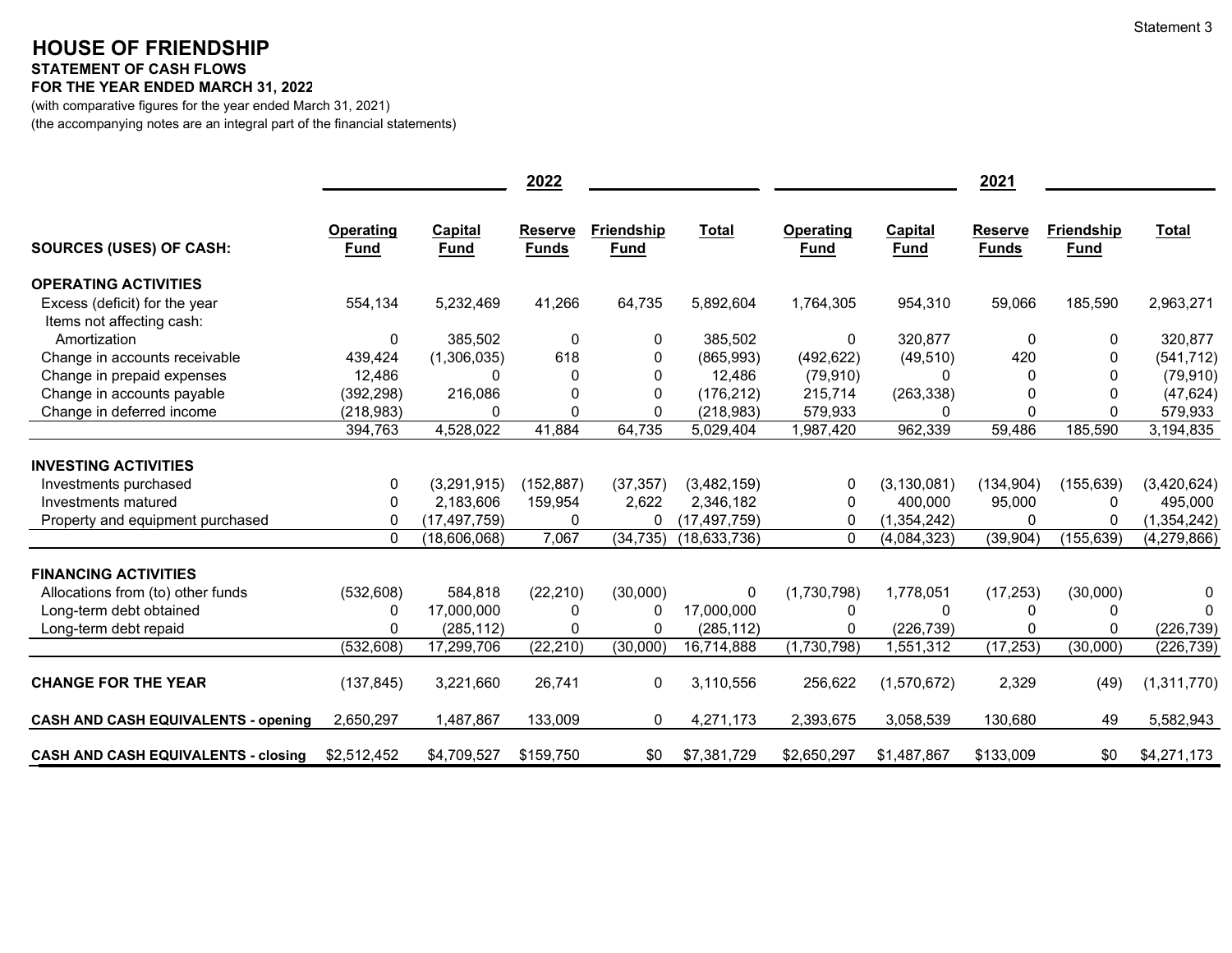#### **STATUS AND NATURE OF ACTIVITIES**

Founded in 1939, House of Friendship serves Waterloo Region with a vision to build a healthy community where everyone can belong and thrive. Each year, House of Friendship walks with more than 20,000 individuals and families who need food, housing, addiction treatment, or access to vital community resources. House of Friendship is incorporated without share capital, and as a registered charity, is exempt from income tax.

## **1. ACCOUNTING POLICIES**

#### **Basis of presentation**

These financial statements have been prepared using Canadian Accounting Standards for Not-for-profit

#### **Fund Accounting**

House of Friendship uses fund accounting to maintain its books and records. Fund accounting comprises the collective accounting procedures which result in a self-balancing set of accounts for each fund established by legal, contractual or voluntary actions.

**Operating Fund** - This fund reflects the assets, liabilities, revenues and expenses related to program delivery and administrative activities.

**Capital Fund** - This fund reflects the assets, liabilities, revenues and expenses related to property, equipment and long-term investments. The Board has restricted use of the investments and current assets for capital related transactions. The Board has a policy of transferring undesignated bequests to the Capital Fund.

**Reserve Funds** - These reserves were established to accumulate funds to finance expected future capital maintenance costs at the respective properties. Contributions to and disbursements from the Eby Village reserve are governed by specific funding agreements for the respective properties. Contributions to and disbursements from the remaining reserves are made at the Board's discretion.

**Friendship Fund** - These funds have both a Revocable and an Irrevocable component. The terms of the Irrevocable portion of the trust restrict access to the capital until the trust agreement is terminated or ten years has elapsed for any contribution to the fund, at which point the House of Friendship may direct payment of the capital remaining in the fund to the charity of its choice. The assets held in the Irrevocable portion of the fund at the end of the fiscal year, are not reflected on the statement of financial position because access to the assets is substantially restricted. The assets reflected on the statement of financial position represent only the assets held in the Revocable component of the fund. Income earned by both the Irrevocable and the Revocable components of this fund are received annually and used as needed to support community outreach programs.

#### **Revenue recognition**

House of Friendship uses the restricted fund method of accounting for restricted contributions, whereby contributions designated to non-operating funds are reflected as income when received or receivable, and to the extent they are unexpended, reflected as restricted net assets on the statement of financial position. Restricted contributions received or receivable by the Operating Fund are reflected as deferred income until spent as designated. When the Operating Fund receives contributions that are restricted with respect to a program and to a particular time period, the restricted funding is recognized in the designated time period, to the extent expended. When the Operating Fund receives contributions that are restricted with respect to a program but not to a particular time period, the contributions are transferred from deferred income and recognized as income to the extent expended after management's review of the program's other potential sources of funding for the program's expenditures, such as general donations or surpluses from prior years. Donations-in-kind of capital items are recognized as revenue at fair value when determable, however, donations of food and other program supplies and services are not reflected as revenue, because it is impractical to determine a monetary value.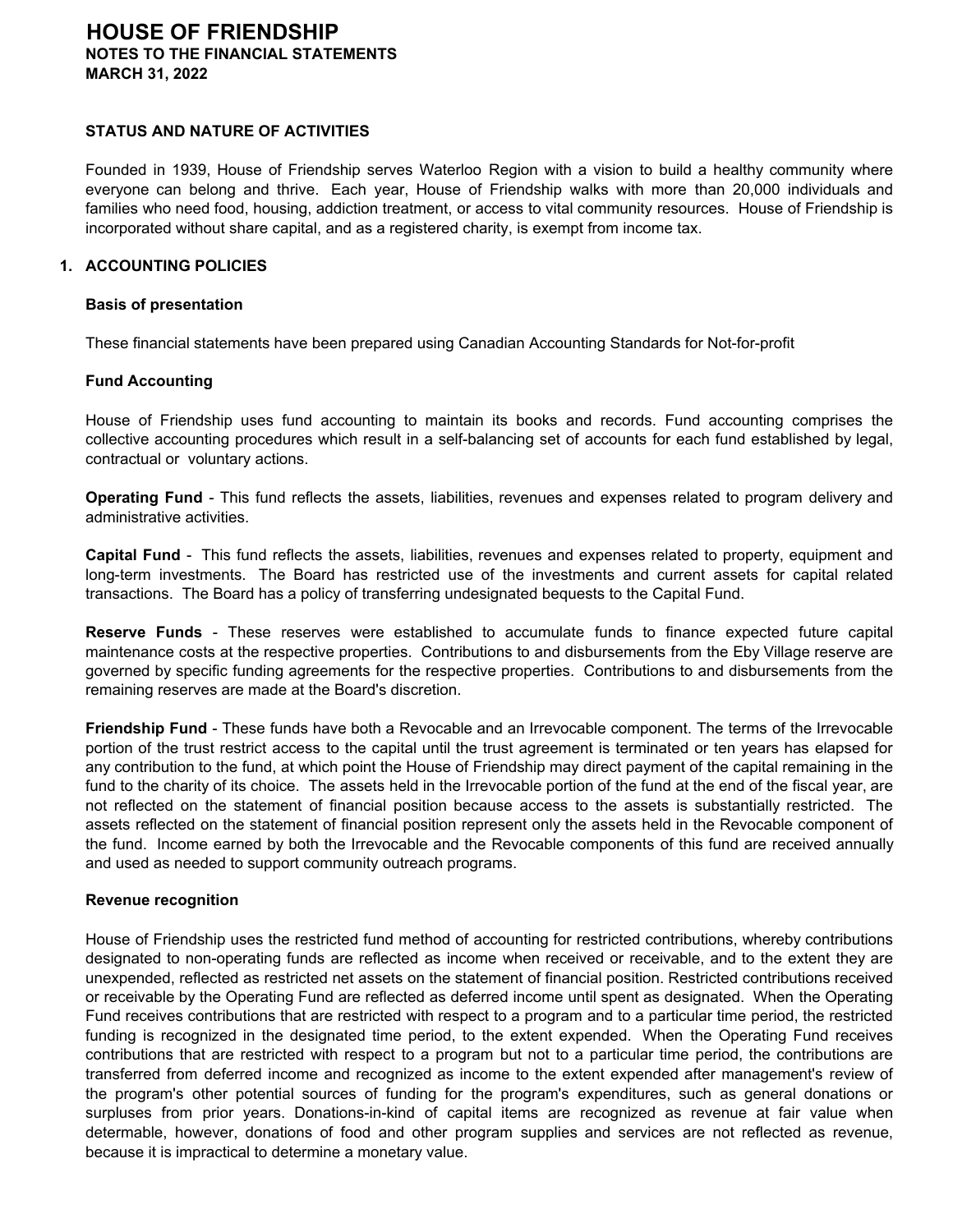## **1. ACCOUNTING POLICIES** (continued)

### **Cash and cash equivalents**

Cash and cash equivalents include cash on hand and in bank accounts, plus investments with terms of 90 days or less.

## **Property and equipment**

Property and equipment are reflected at cost, which is amortized at the following annual rates:

| Buildings and leasehold improvements | over 40 years, calculated on a straight-line basis |
|--------------------------------------|----------------------------------------------------|
| Furniture and equipment              | over 5 years, calculated on a straight-line basis  |
| Vehicles                             | over 7 years, calculated on a straight-line basis  |

## **Financial instruments**

A financial instrument is a contract that creates a financial asset for one entity and a financial liability or equity instrument of another. Financial assets and liabilities are initially measured at fair value, except for non-arm's length transactions, if any. The organization subsequently measures all its financial assets and financial liabilities at amortized cost, except for investments in equity instruments with quoted fair values in an active market, if any, which are measured at fair value. Changes in fair value are recognized in net income. Financial assets measured at cost are tested for impairment when there are indicators of impairment. The amount of any write-down is recognized on the statement of operations and changes in net assets. Any previously recognized impairment losses may be reversed and reflected as income to the extent of improvement. Transaction costs are recognized in net income in the period incurred. However, financial instruments that will not be subsequently measured at fair value are adjusted by the transaction costs that are directly attributable to their origination, issuance or assumption.

#### **2. FINANCIAL INSTRUMENTS**

|                                                                                   | 2022         | 2021         |
|-----------------------------------------------------------------------------------|--------------|--------------|
| Financial assets:                                                                 |              |              |
| Investments                                                                       |              |              |
| Carried at fair value - equity investments                                        | 2,908,407    | 3,787,897    |
| Carried at amortized cost - fixed term securities at rates between .85% and 3.25% | 1,299,463    | 925,050      |
| Investments reflected as current assets                                           | 4,207,870    | 4,712,947    |
| Cash and fixed term securities bearing interest at rates between .63% and 3.25%:  |              |              |
| Maturing in the forthcoming fiscal year +1                                        | 2,375,550    | 689,496      |
| Maturing in the forthcoming fiscal year +2                                        | 8.000        | 45.000       |
| Maturing in the forthcoming fiscal year +3                                        | 0            | 8,000        |
| Investments reflected as non-current assets                                       | 2,383,550    | 742,496      |
| Other financial assets (cash and accounts receivable) carried at amortized cost   | 7,548,440    | 4,752,488    |
| Total financial assets                                                            | \$14,139,860 | \$10,207,931 |

As in the prior year, management believes the organization does face some interest rate and market risk with respect to its investments, in that, changes in market interest rates and changes in equity markets could impact the value of investments held by the organization. As in the prior year, management believes it does not face any significant credit, currency or liquidity risk with respect to its financial instruments.

| Assets in capital replacement reserves. | Opening<br>Balance | Income   | Transfers In | Transfers Out | Closing<br><b>Balance</b> |
|-----------------------------------------|--------------------|----------|--------------|---------------|---------------------------|
| 63 Charles Street                       | 175.576            | 3.428    |              |               | 179.004                   |
| Eby Village                             | 368,324            | 34,544   |              | (24, 610)     | 378,258                   |
| <b>Charles Village</b>                  | 128.923            | 1.874    | 2.400        |               | 133.197                   |
| Ann Street                              | 85.627             | 1.420    |              |               | 87.047                    |
| <b>Closing Balance</b>                  | \$758.450          | \$41,266 | \$2.400      | (\$24,610)    | \$777,506                 |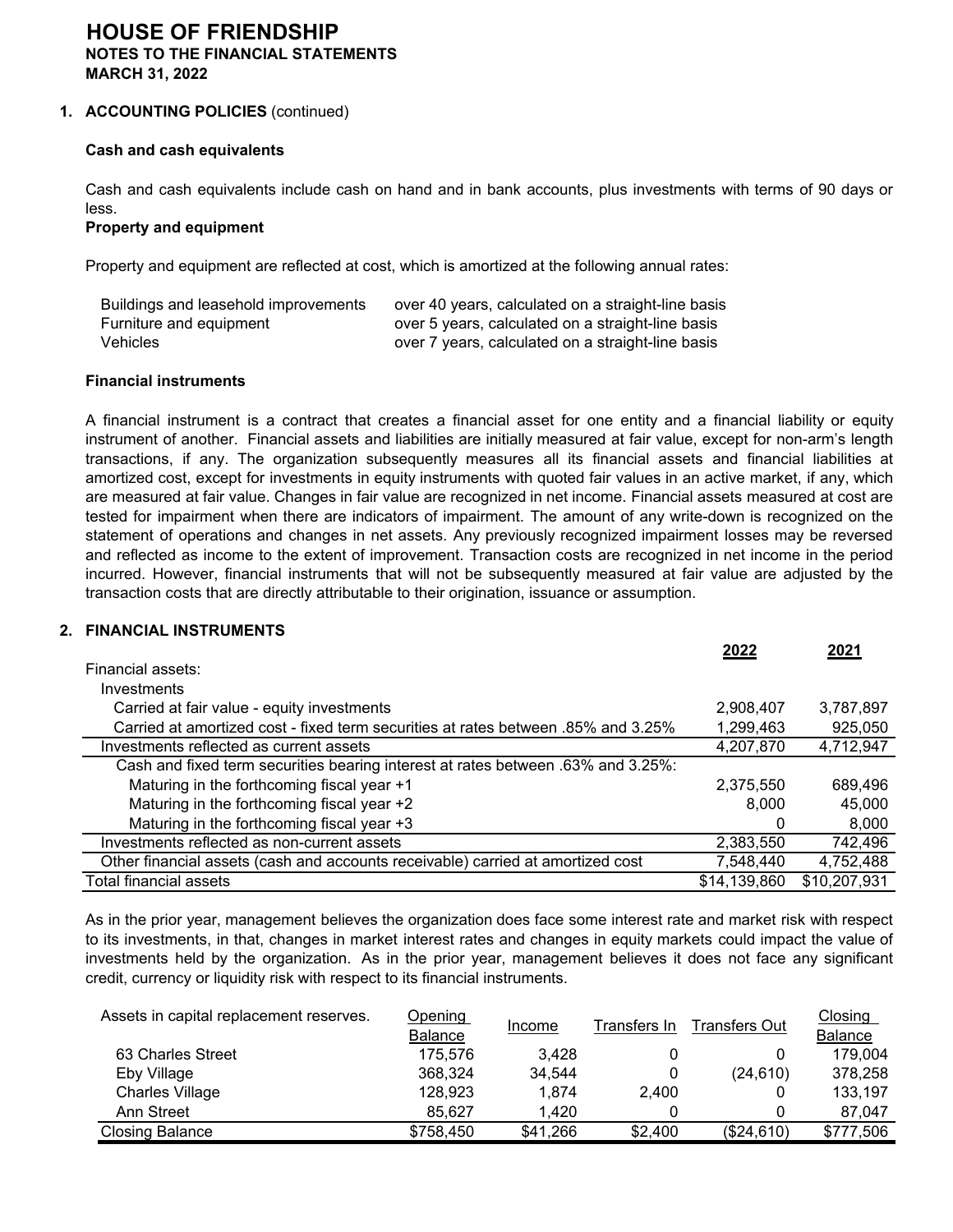| <b>3. PROPERTY AND EQUIPMENT</b>      |              | 2022           |              |                 |  |
|---------------------------------------|--------------|----------------|--------------|-----------------|--|
|                                       | Cost         | Accumulated    | Net Book     | <b>Net Book</b> |  |
| Land:                                 |              | Amortization   | Value        | Value           |  |
| - 51 & 55 Charles St. E., Kitchener   | 99,128       | 0              | 99,128       | 99,128          |  |
| - 63 Charles St. E., Kitchener        | 165,147      | 0              | 165,147      | 165,147         |  |
| - 190 Weber St. N. Waterloo           | 1,709,265    | 0              | 1,709,265    | 0               |  |
| - 75 Charles St. E., Kitchener        | 76,367       | 0              | 76,367       | 76,367          |  |
| - 42 Eby St., Kitchener               | 700,000      | 0              | 700,000      | $\mathbf{0}$    |  |
| - 50 Eby St., Kitchener               | 1,000,849    | 0              | 1,000,849    | 1,000,849       |  |
| - 807 Guelph St., Kitchener           | 66,283       | 0              | 66,283       | 66,283          |  |
| - 71 Ann St., Kitchener               | 400,000      | 0              | 400,000      | 400,000         |  |
| - 562 Concession Rd., Cambridge       | 480,000      | 0              | 480,000      | 480,000         |  |
|                                       | 4,697,039    | $\overline{0}$ | 4,697,039    | 2,287,774       |  |
| Buildings and leasehold improvements: |              |                |              |                 |  |
| - 51 & 55 Charles St. E., Kitchener   | 306,963      | 217,461        | 89,502       | 97,176          |  |
| - 63 Charles St. E., Kitchener        | 495,443      | 349,087        | 146,356      | 158,742         |  |
| - 190 Weber St. N. Waterloo           | 13,643,640   | 0              | 13,643,640   | 0               |  |
| - 75 Charles St. E., Kitchener        | 2,433,578    | 1,235,523      | 1,198,055    | 1,258,895       |  |
| - 42 Eby St., Kitchener               | 323,728      | 0              | 323,728      | $\mathbf{0}$    |  |
| - 50 Eby St., Kitchener               | 3,094,542    | 2,173,809      | 920,733      | 998,097         |  |
| - 807 Guelph St., Kitchener           | 1,038,288    | 268,714        | 769,574      | 795,531         |  |
| - 71 Ann St., Kitchener               | 2,063,914    | 476,268        | 1,587,646    | 1,639,244       |  |
| - 562 Concession Rd., Cambridge       | 4,676,553    | 175,163        | 4,501,390    | 4,601,263       |  |
| - Supportive Housing Community Hub    | 640,388      | $\mathbf{0}$   | 640,388      | 0               |  |
|                                       | 28,717,037   | 4,896,025      | 23,821,012   | 9,548,948       |  |
| Furniture and equipment               | 645,137      | 138,985        | 506,152      | 87,229          |  |
| Vehicles                              | 147,601      | 121,979        | 25,622       | 13,617          |  |
|                                       | \$34,206,814 | \$5,156,989    | \$29,049,825 | \$11,937,568    |  |

## **4. SERVICE CONTRACTS AND DESIGNATED FUNDING**

House of Friendship has service contracts with the Region of Waterloo, the Ministry of Health and Long-Term Care, and the Ministry of Children, Community and Social Services. One requirement of the contracts is the production by management of annual financial statements, which disclose a summary by service of all revenues and expenditures and any resulting surplus or deficit that relates to the contract. Any surpluses are reflected as Deferred Income on the Operating Fund Balance Sheet. In addition, the House of Friendship receives donations which are designated for specific programs. These funds are also reflected as deferred income until spent as designated.

| Service contracts and related deferred balances: | Opening     | Funds        | Funds        | Closing     |
|--------------------------------------------------|-------------|--------------|--------------|-------------|
|                                                  | Deferral    | Received     | Spent        | Deferral    |
| Region of Waterloo                               | 757.880     | 6,585,965    | 6,640,597    | 703,248     |
| Municipal                                        | 30,000      | 190.375      | 190.375      | 30,000      |
| Province                                         | 0           | 5.685.683    | 5.629.339    | 56.344      |
| Other designated donations and grants            | 1.005.508   | 880.238      | 1.100.933    | 784,813     |
|                                                  | \$1,793,388 | \$13,342,261 | \$13,561,244 | \$1,574,405 |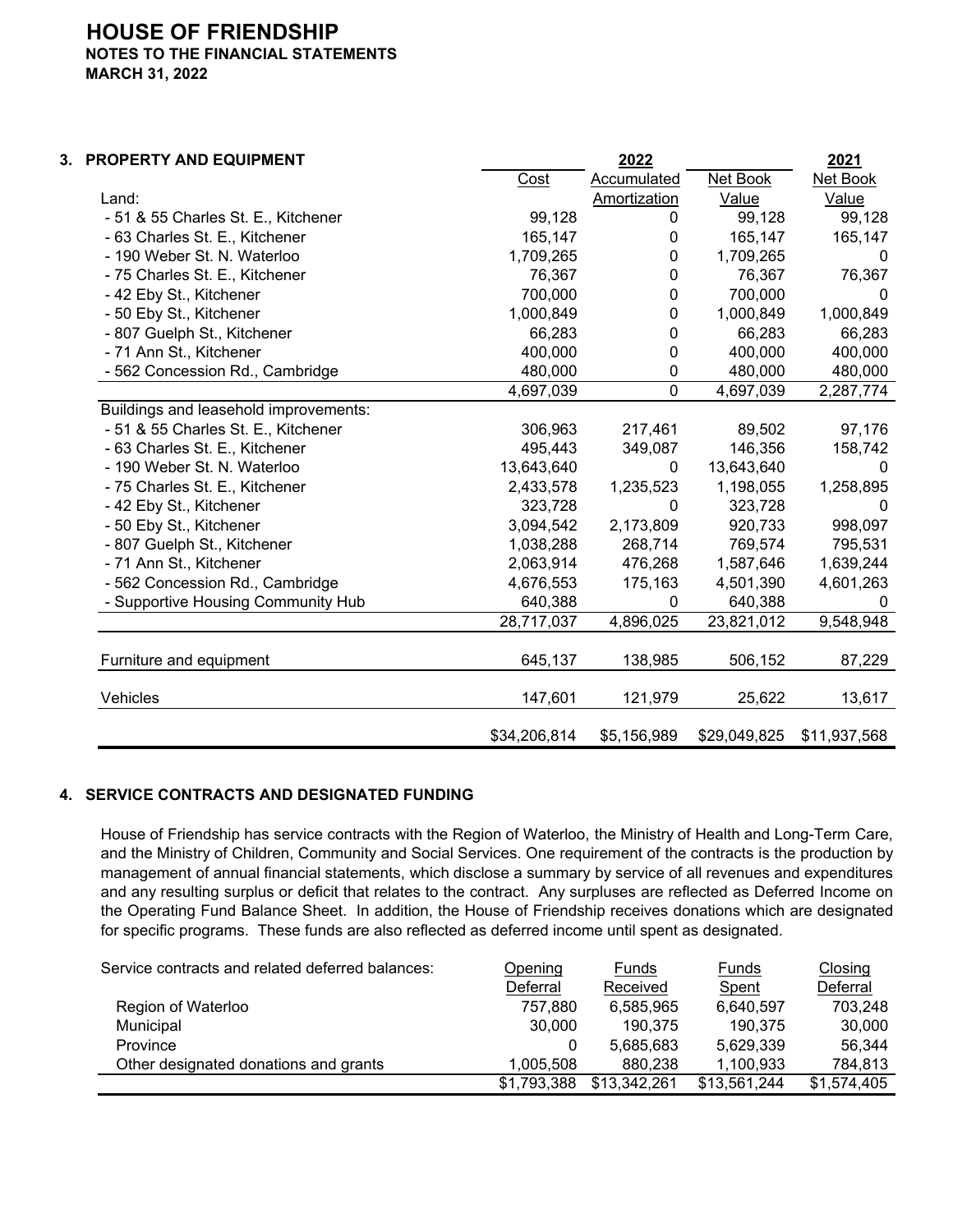| 5. LONG-TERM DEBT                                               | 2022     | 2021        | 2022         | 2021           |
|-----------------------------------------------------------------|----------|-------------|--------------|----------------|
|                                                                 | Interest | Interest    | Balance      | <b>Balance</b> |
| Mortgages payable:                                              | paid     | paid        |              |                |
| Eby Village - 1.74%, \$18,469 principal and                     |          |             |              |                |
| interest monthly, due October 2025                              | 13,863   | 37,281      | 769,448      | 977,209        |
| Ann St. - 3.6%, \$3,037 principal and                           |          |             |              |                |
| interest monthly, due January 2024                              | 22,278   | 20,441      | 440,051      | 459,187        |
| Concession Rd. - 3.6%, \$4,455 principal                        |          |             |              |                |
| and interest monthly, due October 2023                          | 30,642   | 34,389      | 753,613      | 778,852        |
| Weber St. - 4.2% variable rate first mortgage,                  |          |             |              |                |
| \$36,994 principal and interest monthly, due                    |          |             |              |                |
| January 2027                                                    | 41,012   | $\mathbf 0$ | 5,967,024    | $\mathbf{0}$   |
| Weber St. - 4% second mortgage, interest only                   |          |             |              |                |
| due annually, principal due January 2027                        | 21,774   | $\Omega$    | 2,500,000    | $\mathbf{0}$   |
| Community bonds:                                                |          |             |              |                |
| Concession Rd. - 4%, interest only payable                      |          |             |              |                |
| annually, principal due April 2025                              | 48,000   | 48,000      | 1,200,000    | 1,200,000      |
|                                                                 | 177,569  | 140,111     | 11,630,136   | 3,415,248      |
| Forgivable Loans:                                               |          |             |              |                |
| Province of Ontario - Ministry of Municipal Affairs and Housing |          |             | 593,000      | 593,000        |
| Regional Municipality of Waterloo                               |          |             | 8,830,000    | 330,000        |
|                                                                 |          |             | 21,053,136   | 4,338,248      |
| Current portion of long-term debt                               |          |             | 519,251      | 1,444,305      |
| Long-term debt due beyond one year                              |          |             | \$20,533,885 | \$2,893,943    |

In 2004, the Province of Ontario - Ministry of Municipal Affairs and Housing and the Regional Municipality of Waterloo provided forgivable loans totaling \$923,000 to fund the construction of the buildings known as Charles Village. Interest payments are forgiven annually, and principal repayment will be forgiven in 2024, provided House of Friendship complies with the terms of an agreement with the Ministry which defines the nature of the affordable housing to be provided. Principal and interest, calculated at the higher of the current prime rate for a five-year commercial mortgage plus 2% and the interest rate of the first mortgage plus 2%, may be demanded by the Ministry, if the terms of the agreement with the Ministry are not met. The loans are secured by a mortgage on the real estate and chattels, and an assignment of rents and insurance.

In the current fiscal year, a forgivable loan of \$8,500,000 was received from the Region of Waterloo to fund the purchase and renovation of a hotel in Waterloo. The amount of the loan is to be forgiven in December 2031, provided House of Friendship complies with the terms of the loan agreement, which stipulates that the property must be used continuously as a hotel for individuals experiencing homeless for the entire term of the loan. Should House of Friendship default with respect to any provisions of the loan agreement, interest, calculated at prime plus two percent from the inception of the loan, plus the outstanding principal, must be paid to the Region of Waterloo. This loan is secured by a \$8,500,000 third mortgage on the property, an assignment of rents, a general security agreement, insurance, and a number of guarantees provided by House of Friendship.

All mortgages payable are secured by a first, second or third mortgages on the respective real estate. The Community Bonds are secured by a second mortgage on the property noted above.

Projected principal repayments of long-term debt, given the current terms and conditions:

| <b>Fiscal Year</b>  |              |
|---------------------|--------------|
| 2023                | 519,251      |
| 2024                | 1,613,057    |
| 2025                | 1,385,228    |
| 2026                | 1,564,590    |
| 2027 and thereafter | 15,971,010   |
|                     | \$21,053,136 |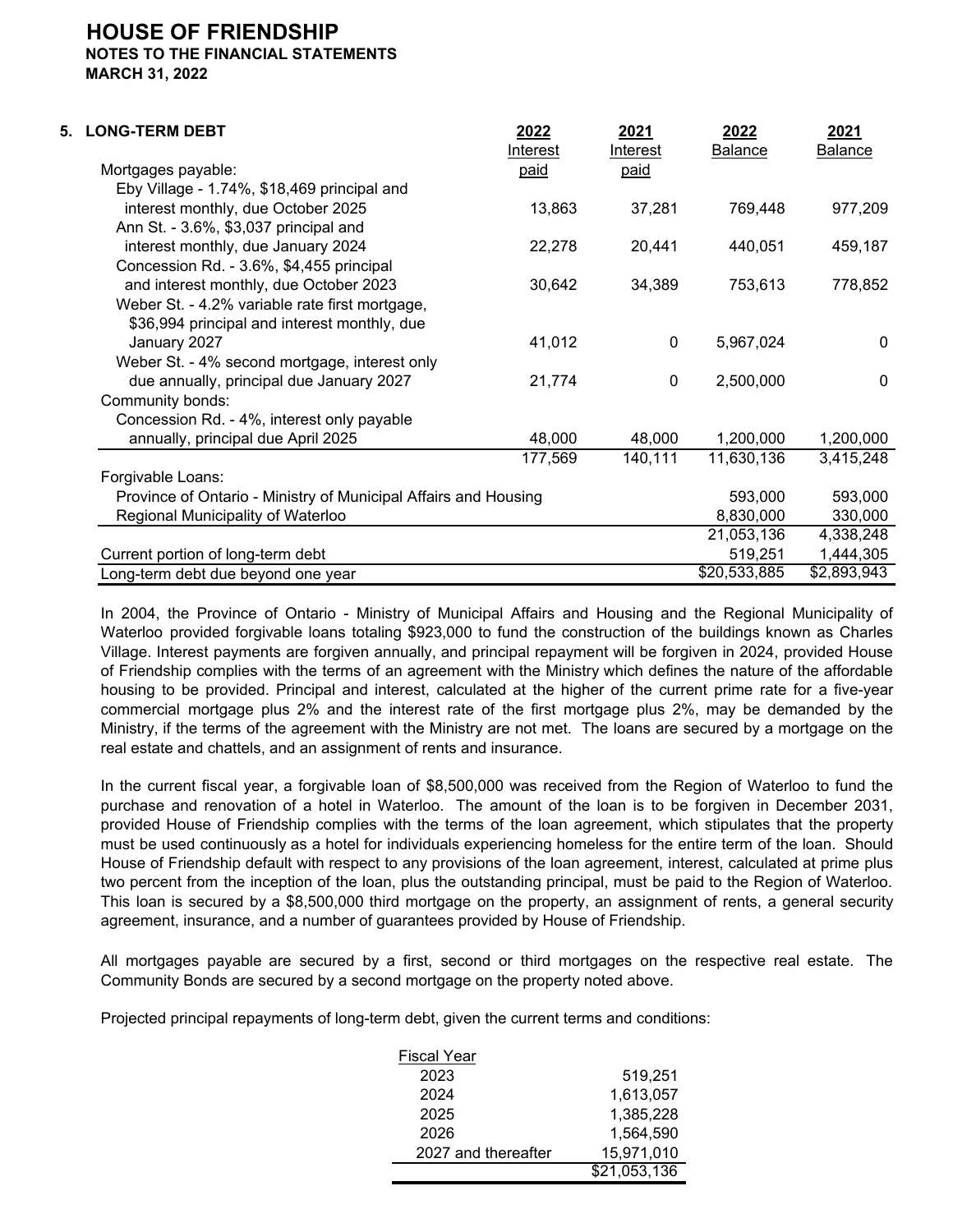## **6. COMMITMENTS, CONTINGENCIES AND CONTRACTUAL OBLIGATIONS**

## **Credit Facilities**

House of Friendship has a line of credit available to a maximum of \$200,000 through the Kindred Credit Union, which bears interest at prime and is secured by investments.

#### **Contractual Obligations**

In the 2011 fiscal year, House of Friendship entered into an agreement with the Region of Waterloo for a renovation grant with respect to its Eby Street housing program which requires the organization to continue to operate the program as an affordable housing project for twenty years subsequent to receipt of the grant.

In the current fiscal year, House of Friendship entered into a contract for the replacement of windows at one of their properties. The estimated cost is approximately \$900,000 and will be funded primarily by a government grant. As of issuance of these financial statements the work had not been completed.

#### **7. ECONOMIC DEPENDENCE**

The House of Friendship receives a significant portion of its funding for several programs from various levels of government. The continuance of many of the organization's programs in their present form is dependent on continued funding from these or similar entities.

| <b>8. FRIENDSHIP FUND</b> | 2022        | <u>2021</u> |
|---------------------------|-------------|-------------|
| Revocable component       | 641.709     | 606.974     |
| Irrevocable component     | 542.682     | 379,538     |
|                           | \$1.184.391 | \$986,512   |

See note 1 for an explanation of revocable versus irrevocable

#### **9. INTERFUND TRANSFERS**

**Programs and projects - budgeted** - Board approved transfers to fund expenditures in various Operating Fund programs and projects.

**Reserve funding** - discretionary funds transferred to finance current and future significant facility costs.

**Bequests** - the organization has a policy of transferring unrestricted bequests to the Capital Fund to fund future capital costs.

**Future Capital Projects** - funds transferred to fund planned capital projects.

#### **10. RESTRICTED NET ASSETS**

Externally restricted net assets represent assets on hand, the use of which has been restricted by third parties. Externally restricted assets in the Capital Fund represent unspent donations and grants which were designated for capital related expenditures. Externally restricted net assets in the Reserve Fund represent cash and investments which have accumulated in compliance with agreements with funders, and are to be used to fund capital related maintenance at the Eby Village property.

Internally restricted net assets represent net assets, the use of which has been restricted by the Board of Directors. Internally restricted assets in the Capital Fund represents funds that have been set aside by the Board, along with accumulated investment income, for capital related projects. Internally restricted net assets in the Reserve Fund represent cash and investments that have been set aside in reserve to fund capital related costs at to the Charles Village, Ann Street and 63 Charles Street properties. Internally restricted investments held in the Friendship Fund generate income to be used to support community outreach programs..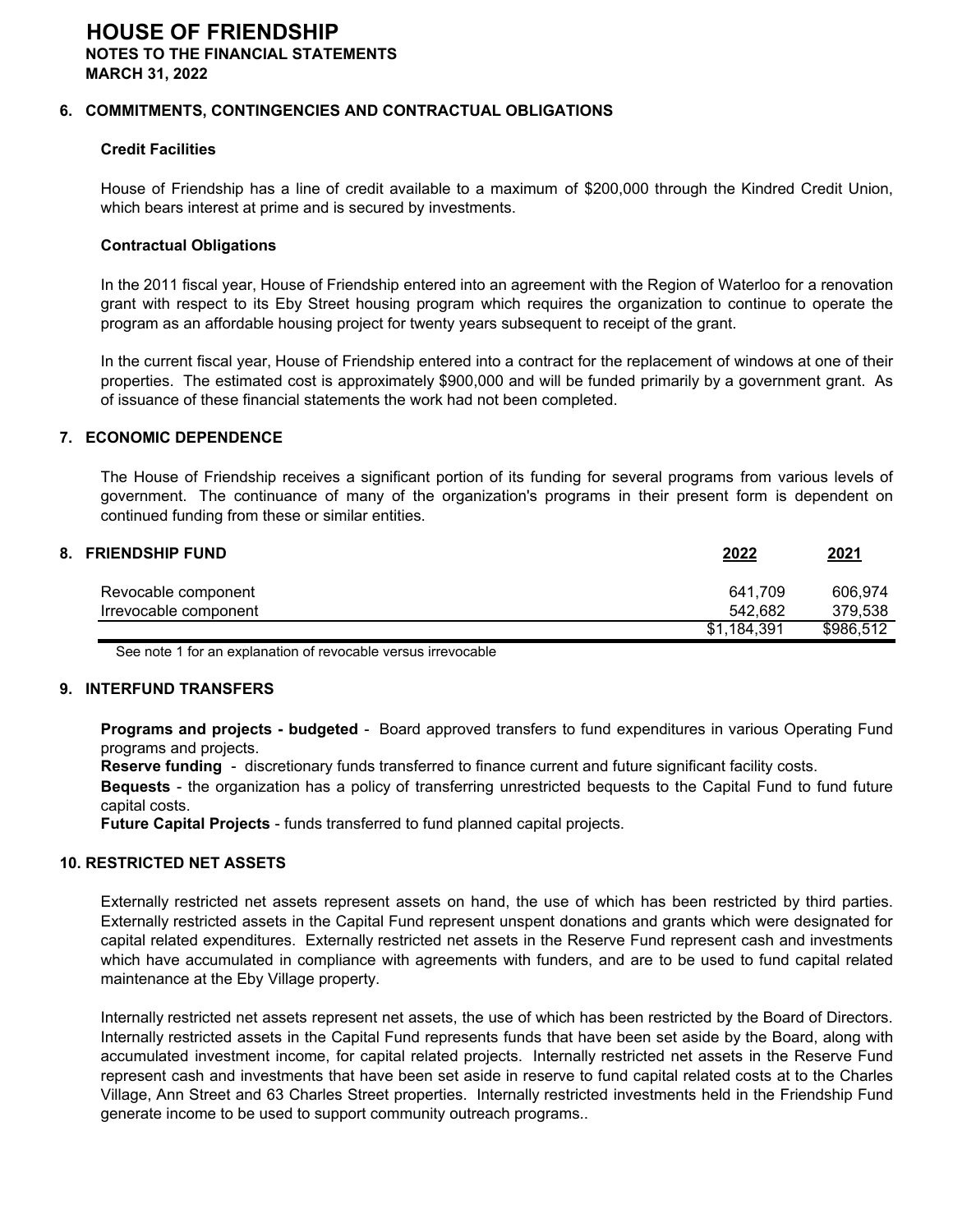## **11. SIGNIFICANT EVENTS**

During and subsequent to the current fiscal year, the world-wide COVID19 pandemic continued to have a significant impact on all activities around the world. During the pandemic, management implemented as many measures as was practical to comply with government regulations and recommendations to protect clients, staff and other stakeholders. While the impact of the COVID19 pandemic will likely have an impact on the organization's financial results in the forthcoming fiscal year, it was impractical to quantify that impact to the date of issuance of these financial statements.